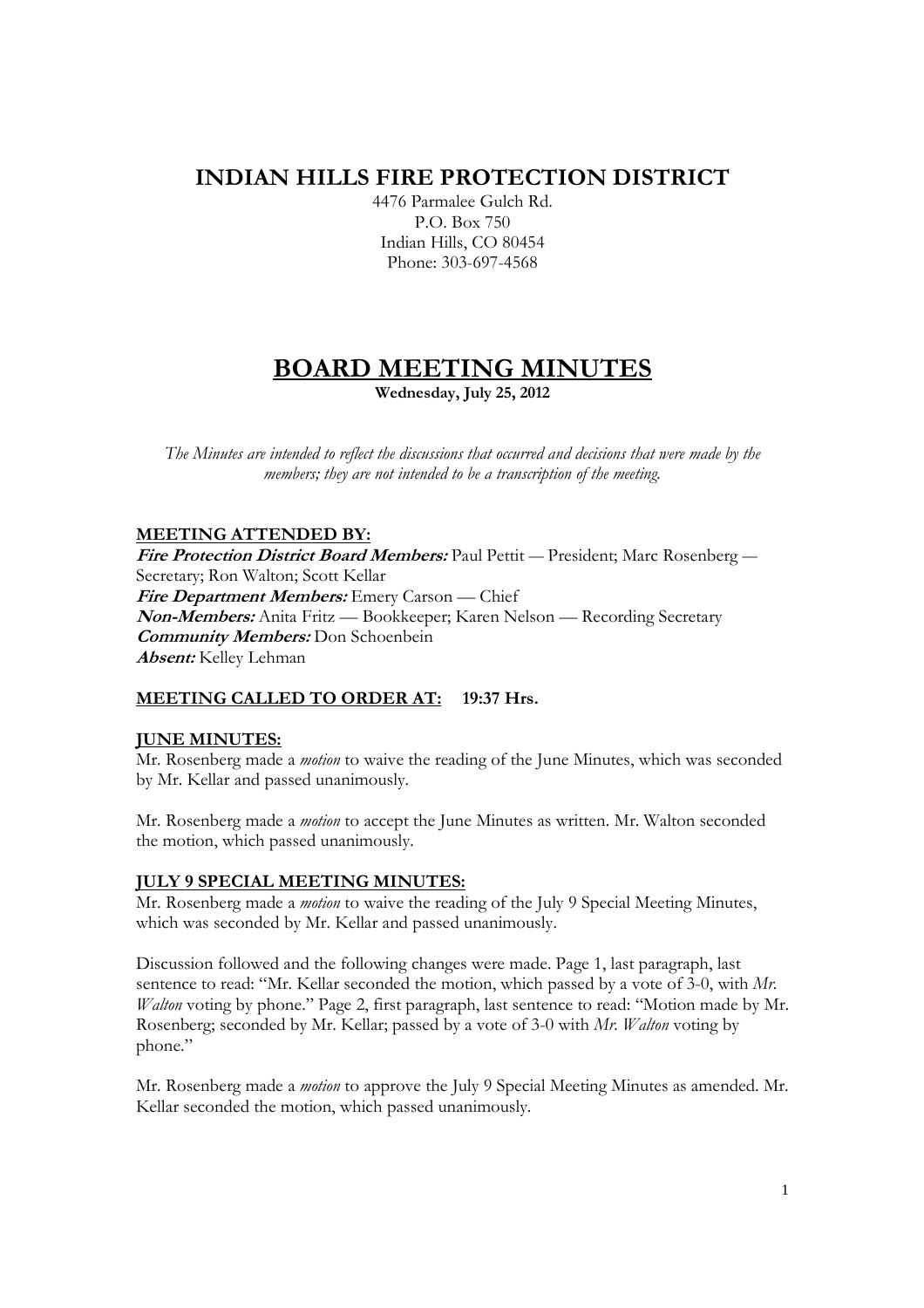As an aside, Mr. Rosenberg shared that he had been apprised that the president or acting president of the Board can schedule Board meetings without a quorum present and without a motion.

## **TREASURER'S REPORT:**

#### **Financial Reports**

Discussion began with some of the bullet items on the first page of the financial reports highlighting accounts that are over budget for the year. It was noted that more money needs to be budgeted in the future for computer virus protection. Conversation segued into the age of the various computers at the station. It was agreed that funds need to be earmarked for new computers in 2013. Regarding legal expenses being over budget, discussion followed about how both the election and purchase of the Noble property had inflated legal costs for the year.

In the Profit Loss Budget Performance spreadsheet, Ms. Fritz noted that she would make subaccounts for the legal fees (account #5710) for budgeting purposes. She also drew attention to the fact that she had added an account (#6810) for the annex loan since the District had made its first payment in June.

Moving to Checks, Ms. Fritz explained that she planned to set up the Noble property on an autopay agreement with Xcel Energy when the initial bill arrived. Mr. Fager clarified that check #11837 for \$273.30 was for reimbursement for a new computer for apparatus 385. Mr. Carson explained that check #11843 to Door Specialties for \$224 was for remotes to open gates in the District.

Mr. Rosenberg made a *motion* to approve checks #11837-11853, plus automatic payments, credit card expenses, and bank fees. Mr. Walton seconded the motion, which passed unanimously.

## **DEPARTMENT/OFFICERS' REPORTS:**

## **Fire Marshal — Randy Rudloff**

Not present; no report submitted. Mr. Carson shared that citizens had been very cooperative during the fire ban.

## **Chief's Report — Emery Carson**

A report was distributed and various items were discussed. Mr. Carson began by stating that Fire Rescue International was being held at the Colorado Convention Center August 1-4 and that Mr. Case would be taking classes there.

Regarding recruitment, Mr. Carson said that the Department had four new members, all from in the District. He proceeded to share details about each. Mr. Carson also reminded that there would be a dinner the following Tuesday to celebrate the retirement of Mr. Gilbert, who had 15 years of service with the District. Mr. Gilbert would stay involved by helping with community fire mitigation efforts via the Boots, Mr. Carson added.

Discussion moved to the SAFER grant, which is due August 10. Mr. Carson explained that the grant provides funding for volunteer recruitment and retention efforts.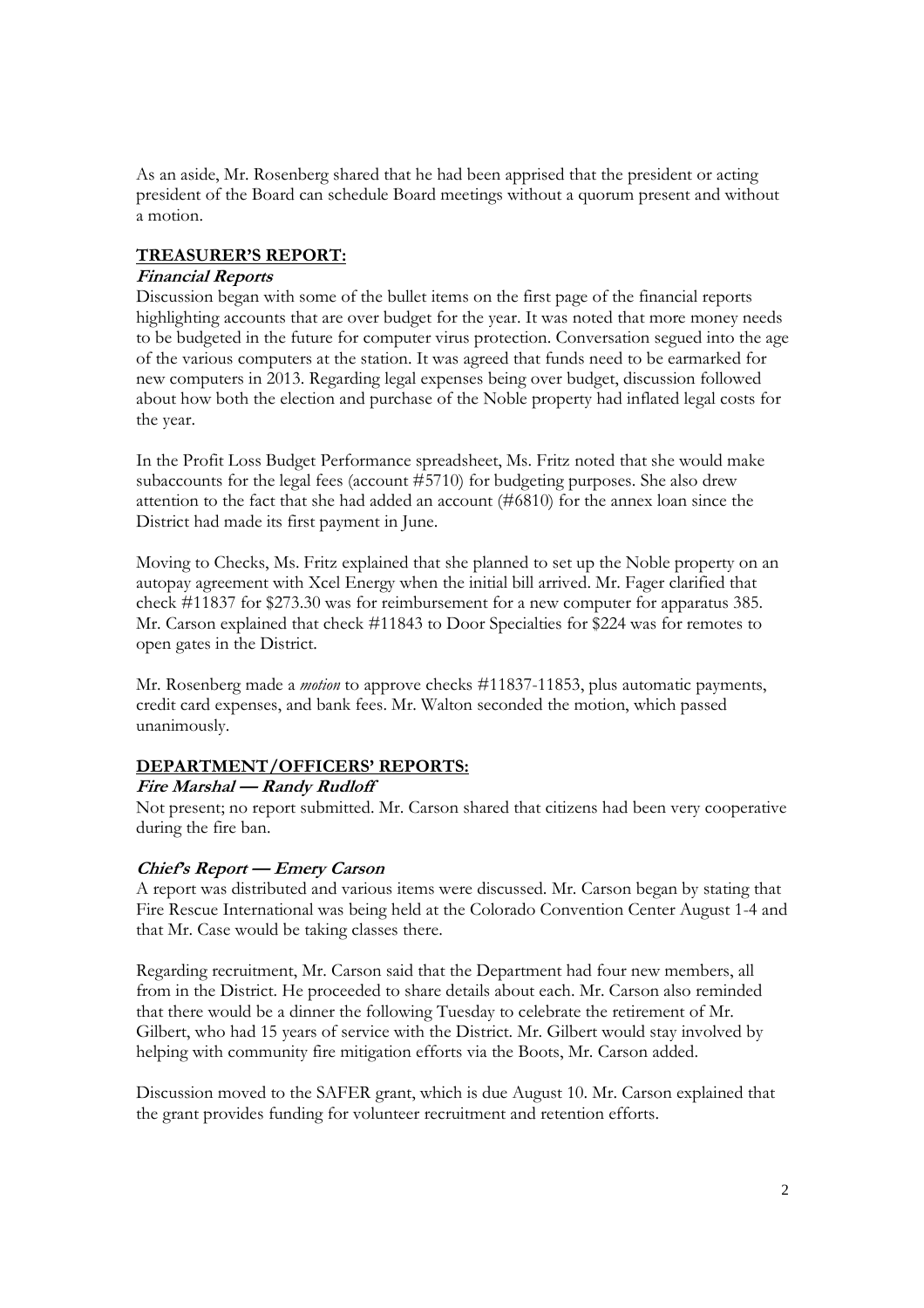Mr. Carson shared the details regarding the vandalism at the Critchell radio site and then summarized the calls for the month, which totaled 12. Lengthy conversation followed about details concerning the recent fire in Evergreen that Indian Hills had responded to as a result of mutual aid.

In further news, Mr. Carson said that apparatus 384 had been sold to Swedish Medical Center in exchange for \$2,000 and two EMT classes (a \$5,200 value). Mr. Carson also stated that an agenda had been put in place for the building committee to meet. He shared that the awards ceremony had been scheduled for December 8. Mr. Carson noted that the recent golf tournament sponsored by Sit-n-Bull had brought in \$2,225 for the Department.

#### **Fire Captain — Marc Rosenberg**

Mr. Rosenberg explained his frustration with Fire Trucks Plus, which has still not sent the title for the new ambulance nor given any indication of when the tanker will be ready. Mr. Rosenberg recommended that Ms. Nemer get involved at this point. Conversation followed about the history of dealing with Fire Trucks Plus and the various promises that had been made and broken during the past few years. It was agreed that a historical record needed to be put in place based on email communications. The Board unanimously agreed to move forward with consulting Ms. Nemer regarding the matter.

Mr. Rosenberg then shared details about Image Trend, a free EMS incident management software program provided by the State. He explained the advantages and features of the program and said that the Department would try it for a few months and then decide whether to transition to it for both EMS and fire-related incident management. If so, money would need to be allocated for next year's budget for the fire incident portion, he reminded. Mr. Kellar requested that Mr. Rosenberg find out how long the State planned to provide the EMS portion for free.

## **Rescue Captain — Bob Fager**

Not present. No report submitted.

## **OLD BUSINESS:**

#### **Communications System**

Mr. Pettit summarized the progress that had been made on the project since the last meeting, including delivering a copy of the Inter-Governmental Agreement (IGA) to the County and drafting additional letters of concurrence (LOCs). Further discussion followed about the time frame in working with the County as well as what the IGA specifically addresses. Mr. Pettit added that Mr. Grazi would soon have a timeline and costs to finish the project.

#### **District By-Laws**

Mr. Pettit stated that the source document had been received. Proposed changes had been made and sent back to Ms. Nemer for her comments. Further conversation would occur when Ms. Nemer responded.

#### **NEW BUSINESS:**

#### **Ambulance Fees Comparison**

Ms. Nelson distributed a comparison chart showing detailed ambulance fees for districts in the area. Lengthy discussion followed about how Indian Hills compares with neighboring